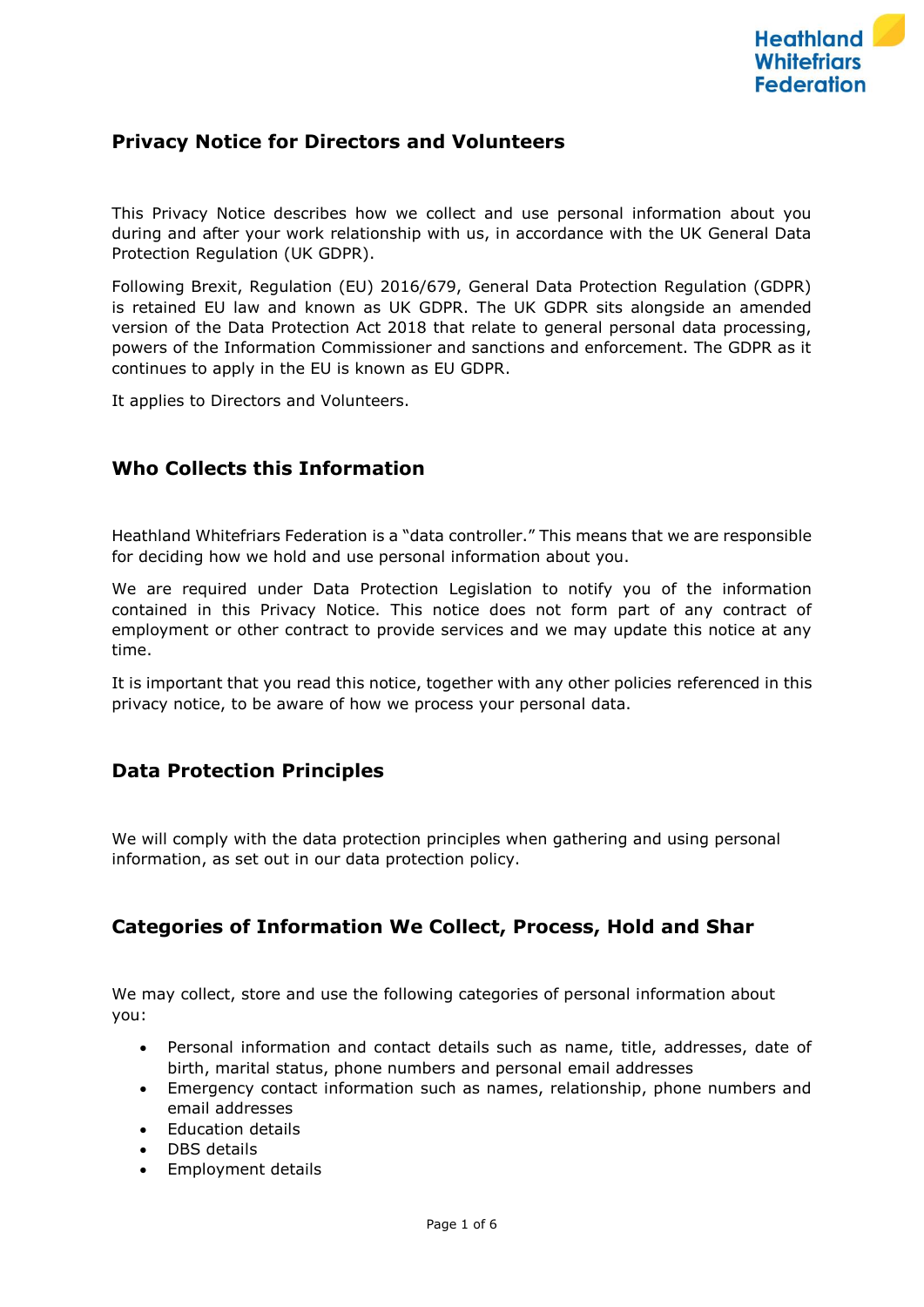

- Information about business and pecuniary interests
- Information acquired as part of your application to become a director
- Criminal records information as required by law to enable you to work with children
- Information about your use of our IT, communications and other systems, and other monitoring information
- Photographs
- Images captured by the School's CCTV system
- Video recordings capture by the School's video conferencing platform
- Your racial or ethnic origin, sex and sexual orientation, religious or similar beliefs
- Details in references about you that we give to others.

## **How We Collect this Information**

The majority of the information that we collect from you is mandatory, however there is some information that you can choose whether or not to provide it to us. Whenever we seek to collect information from you, we make it clear whether you must provide this information (and if so, what the possible consequences are of not complying), or whether you have a choice.

We may collect this information from you directly, or from a number of third-party sources, such as other employees, the DBS, technical networks and so on.

### **How We Use Your Information**

We will only use your personal information when the law allows us to. Most commonly, we will use your information in the following circumstances:

- Where you have provided your consent
- Where we need to perform the contract we have entered into with you
- Where we need to comply with a legal obligation (such as health and safety legislation and under statutory codes of practice)
- Where it is needed in the public interest or for official purposes
- Where it is necessary for our legitimate interests (or those of a third party) and your interests, rights and freedoms do not override those interests.

The situations in which we will process your personal information are listed below: -

- To determine appointment and suitability as a Director
- To deal with election of Directors
- To comply with safeguarding obligations
- To provide details on our website or online databases about Directors
- To communicate with third parties and other stakeholders to the School
- For business management and planning purposes (including accounting, budgetary and health and safety purposes
- For financial purposes (such as expenses)
- To deal with any complaints/investigations as required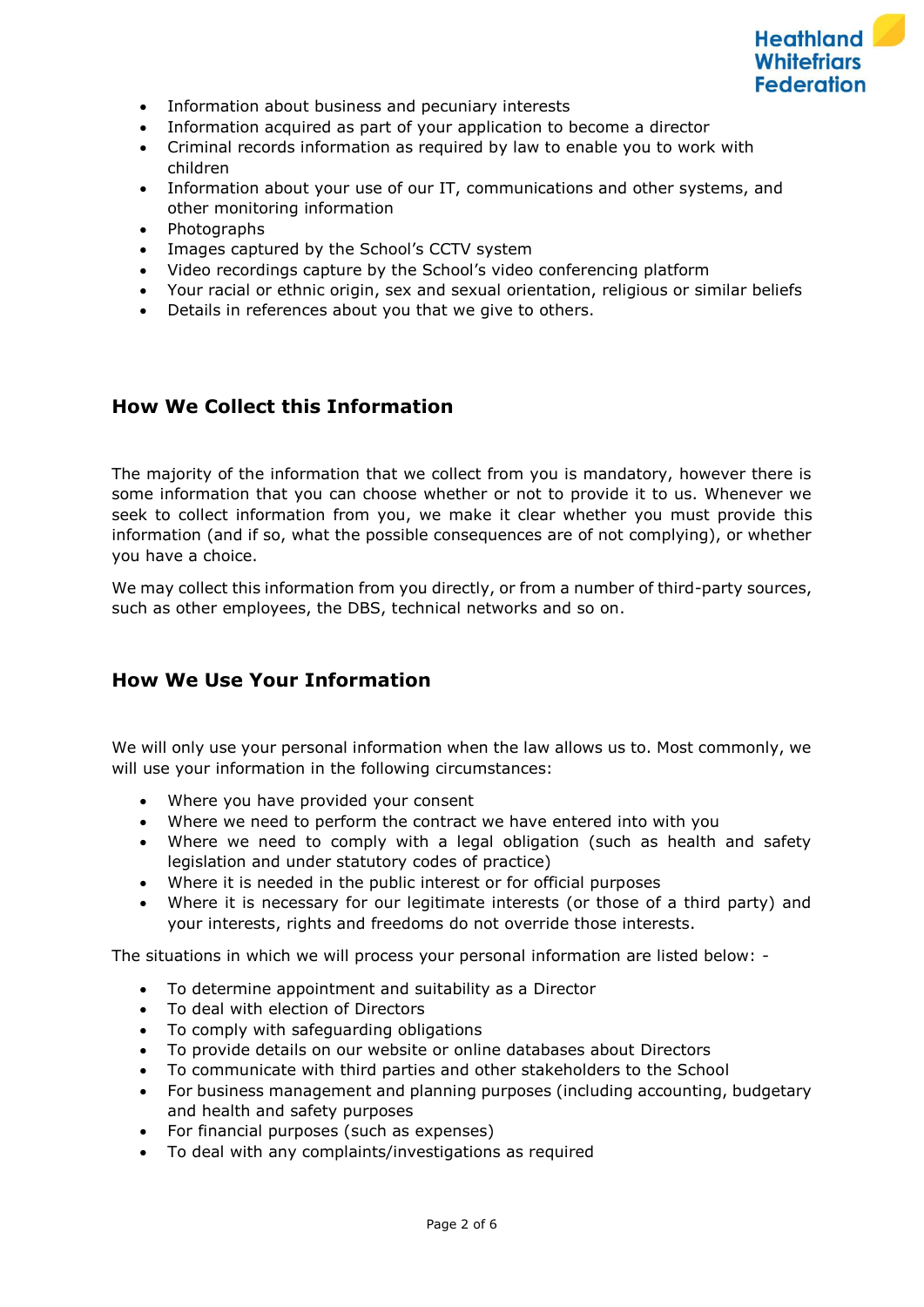

- When you sit on a panel or committee, name and comments as well as decisions made
- To send communications in your role as Director
- For education, training and development requirements
- In order to review governance of the School
- In order to comply with any legal dispute or any legal obligations
- In order to comply with regulatory requirements or health and safety obligations
- To ensure system security, including preventing unauthorised access to our networks
- To monitor use of our systems to ensure compliance with our IT processes
- To receive advice from external advisors and consultants
- To liaise with regulatory bodies (such as the DfE, DBS)
- Dealing with termination of your appointment.

If you fail to provide certain information when requested, we may be prevented from complying with our legal obligations (such as to ensure health and safety). Where you have provided us with consent to use your data, you may withdraw this consent at any time.

We will only use your personal information for the purposes for which we collected it, unless we reasonably consider that we need to use it for another reason and that reason is compatible with the original purpose. If we need to use your personal information for an unrelated purpose, we will notify you and we will explain the legal basis which allows us to do so.

## **How We Use Particularly Sensitive Information**

Sensitive personal information (as defined under the UK GDPR as "special category data") require higher levels of protection and further justification for collecting, storing, and using this type of personal information. We may process this data in the following circumstances: -

- In limited circumstances, with your explicit written consent;
- Where we need to carry out our legal obligations in line with our Data Protection Policy;
- Where it is needed in the public interest, such as for equal opportunities monitoring (or in relation to our pension scheme);
- Where it is needed in relation to legal claims or where it is necessary to protect your interests (or someone else's interests) and you are not capable of giving your consent.

# **Criminal Convictions**

We may only use information relating to criminal convictions where the law allows us to do so. This will usually be where it is necessary to carry out our legal obligations.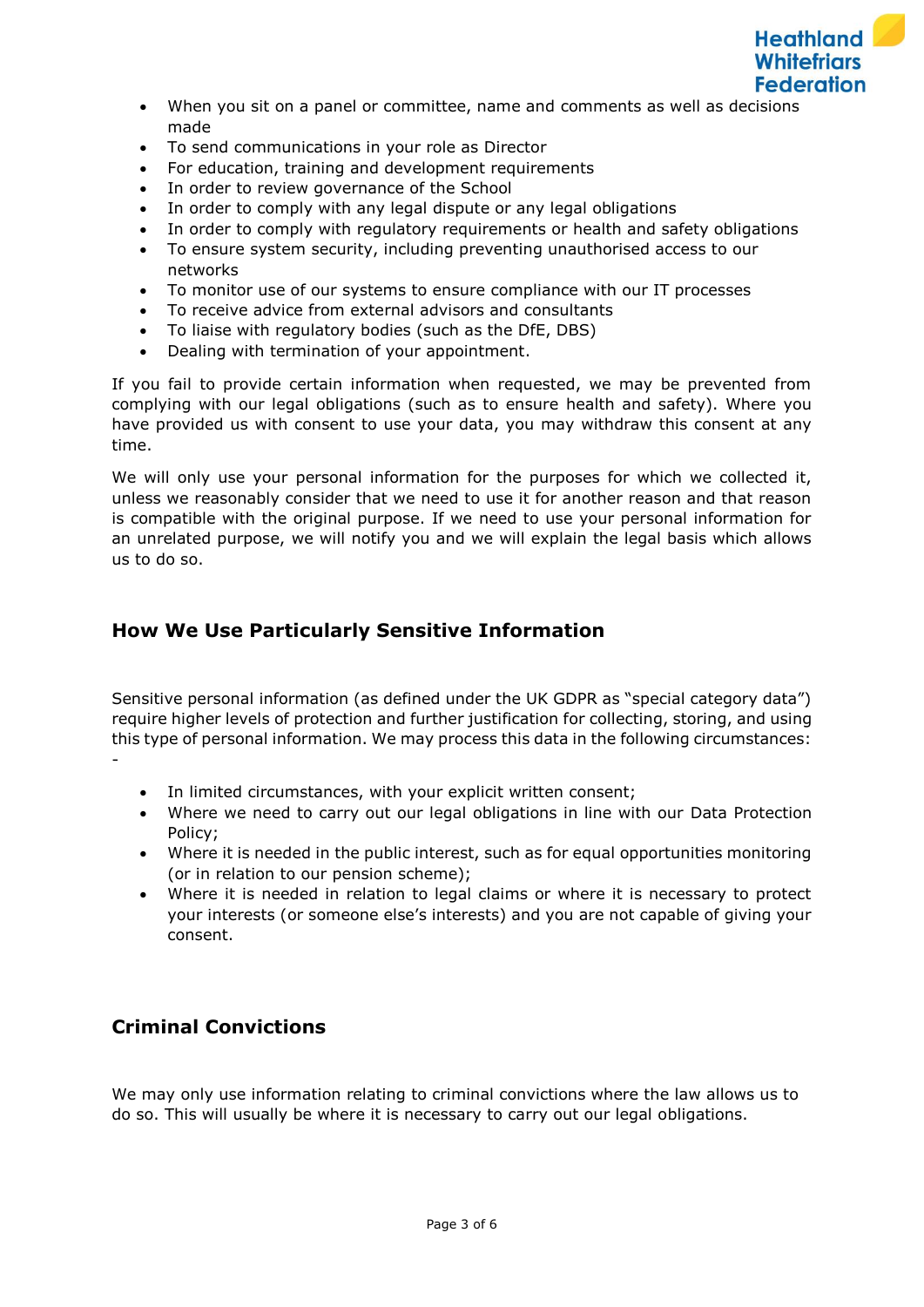

Where appropriate we will collect information about criminal convictions as part of the recruitment process or we may be notified of such information directly by you in the course of working for us.

# **Sharing Data**

We may need to share your data with third parties, including third party service providers where required by law, where it is necessary to administer the working relationship with you or where we have another legitimate interest in doing so. These include the following:

- Government Departments or Agencies
- The Local Authority
- Suppliers and Service providers
- Professional Advisors and Consultants
- The Department for Education
- Law Enforcement
- Support Services;
- DBS.
- Other schools within the Federation

Information will be provided to those agencies securely or anonymised where possible.

The recipient of the information will be bound by confidentiality obligations, we require them to respect the security of your data and to treat it in accordance with the law.

### **Retention Periods**

Except as otherwise permitted or required by applicable law or regulation, the School only retains personal data for as long as necessary to fulfil the purposes they collected it for, as required to satisfy any legal, accounting or reporting obligations, or as necessary to resolve disputes.

Once you are no longer a Director or Volunteer of the school we will retain and securely destroy your personal information in accordance with our Data Retention Policy. This can be found on the Federation shared drive.

### **Security**

We have put in place measures to protect the security of your information (i.e. against it being accidentally lost, used or accessed in an unauthorised way). In addition, we limit access to your personal information to those employees, agents, contractors and other third parties who have a business need to know.

You can find further details of our security procedures within our Data Breach Policy and our Information Security Policy, which can be found on the Federation shared drive.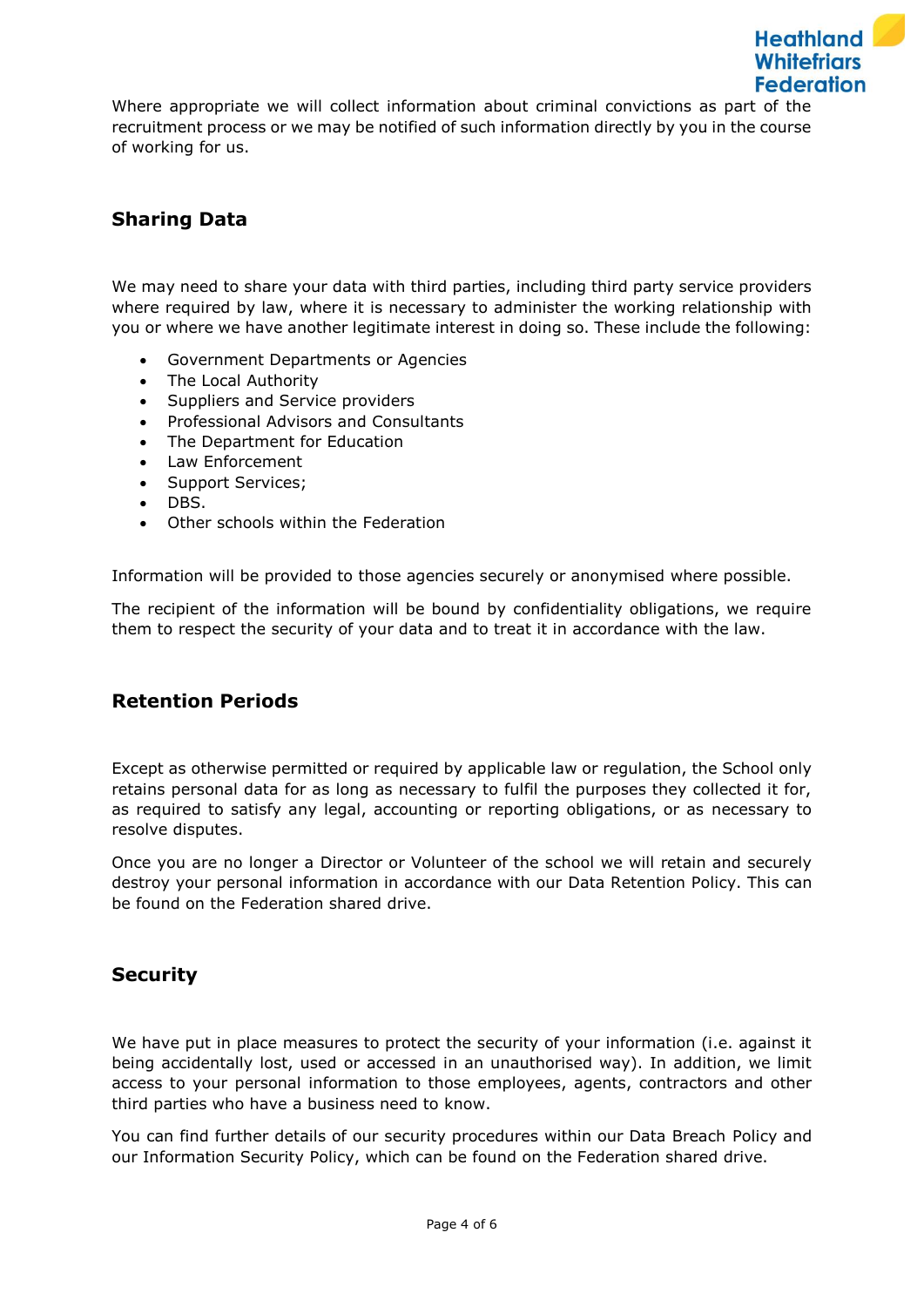

## **Your Rights of Access, Correction, Erasure and Restriction**

It is important that the personal information we hold about you is accurate and current. Please keep us informed if your personal information changes during your working relationship with us.

Under certain circumstances by law you have the right to:

- Access your personal information (commonly known as a "subject access request"). This allows you to receive a copy of the personal information we hold about you and to check we are lawfully processing it. You will not have to pay a fee to access your personal information. However, we may charge a reasonable fee if your request for access is clearly unfounded or excessive. Alternatively, we may refuse to comply with the request in such circumstances.
- Correction of the personal information we hold about you. This enables you to have any inaccurate information we hold about you corrected.
- Erasure of your personal information. You can ask us to delete or remove personal data if there is no good reason for us continuing to process it.
- Restriction of processing your personal information. You can ask us to suspend processing personal information about you in certain circumstances, for example, if you want us to establish its accuracy before processing it.
- To object to processing in certain circumstances (for example for direct marketing purposes).
- To transfer your personal information to another party.

If you want to exercise any of the above rights, please contact the Head of Operations in writing.

### **Right to Withdraw Consent**

In the limited circumstances where you may have provided your consent to the collection, processing and transfer of your personal information for a specific purpose, you have the right to withdraw your consent for that specific processing at any time. To withdraw your consent, please contact the Head of Operations. Once we have received notification that you have withdrawn your consent, we will no longer process your information for the purpose or purposes you originally agreed to, unless we have another legitimate basis for doing so in law.

### **How to Raise a Concern**

We hope that the Head of Operations can resolve any query you raise about our use of your information in the first instance.

We have appointed a Data Protection Officer (DPO) to oversee compliance with data protection and this Privacy Notice. If you have any questions about how we handle your personal information which cannot be resolve by the Head of Operations then you can contact the DPO on the details below: -